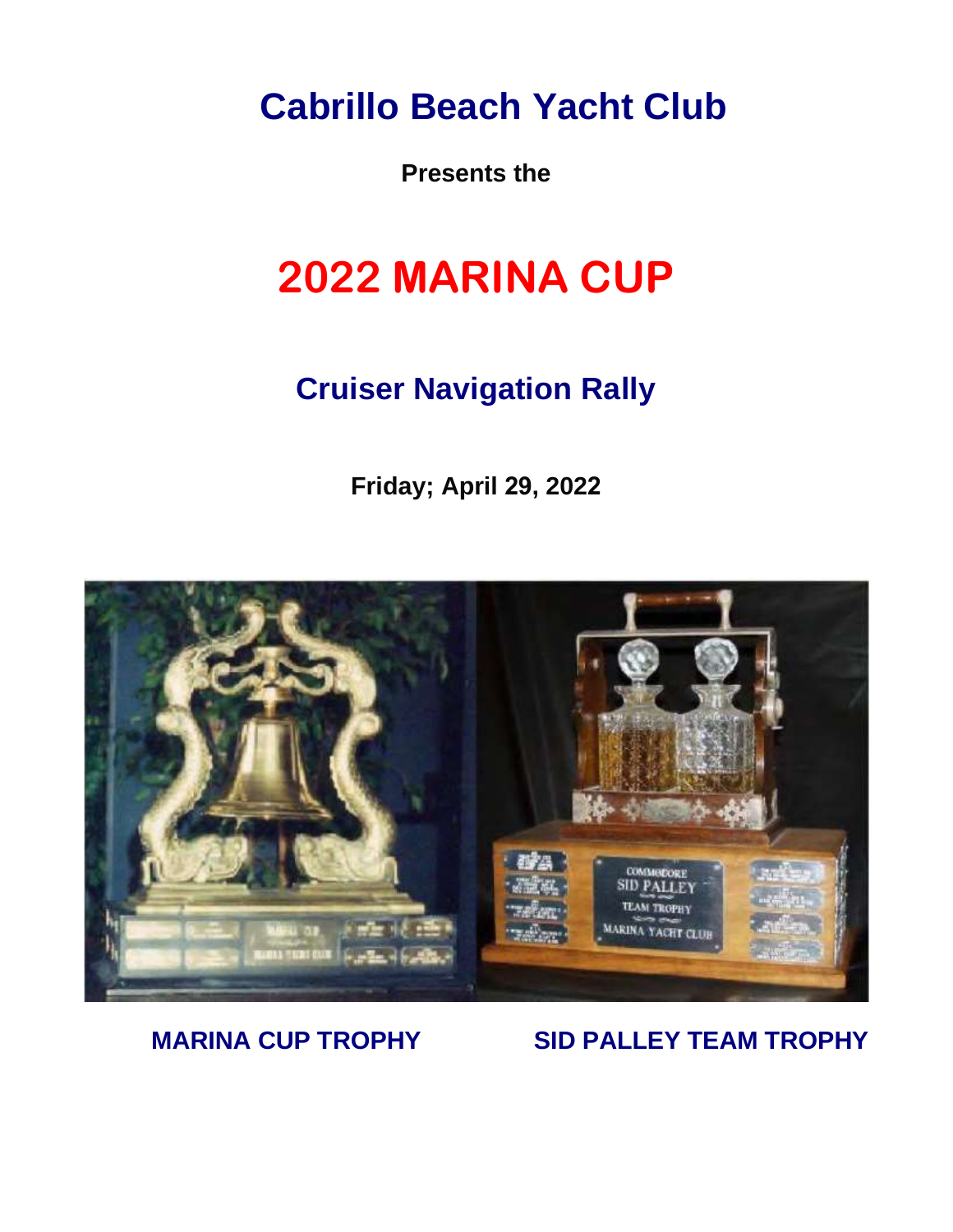# **MARINA CUP 2022**

| Rally date: ------------------------ Friday; April 29, 2022 |                                                                                                                                                                                                                                                                                                                                                                                           |
|-------------------------------------------------------------|-------------------------------------------------------------------------------------------------------------------------------------------------------------------------------------------------------------------------------------------------------------------------------------------------------------------------------------------------------------------------------------------|
| Sanctioned by: ------------------ SCCA & NACA               |                                                                                                                                                                                                                                                                                                                                                                                           |
| Sponsored by: ----------------- Cabrillo Beach Yacht Club   |                                                                                                                                                                                                                                                                                                                                                                                           |
|                                                             | Eligibility:------------------------ All eligible members of SCCA member clubs and per SCCA Rules.                                                                                                                                                                                                                                                                                        |
|                                                             | Points for: ---------------------- SCCA Spring Series, Top Ten, Bathke, First Year Racer, & NACA                                                                                                                                                                                                                                                                                          |
|                                                             | Trophies:--------------------- Marina Cup Trophy, Syd Palley Team Trophy (see note), keeper<br>trophies in accordance with SCCA rules.                                                                                                                                                                                                                                                    |
|                                                             | (Note: Each club may enter one or more teams composed of three vessels<br>each. No vessel may be on more than one team. Notify the scorer by cell<br>phone or VHF radio of team member composition before commencing the<br>rally.)                                                                                                                                                       |
|                                                             | Rules: -------------------------------Use SCCA Rally Rules as amended Feb. 18 <sup>th</sup> , 2015.                                                                                                                                                                                                                                                                                       |
|                                                             | Logs: ---------------------------- Use SCCA latest revision. Skipper shall text photo of Predicted<br>Log to Randee Wood, Race Committee prior to the start of the rally.<br>Turn in the actual log with your clock to the scorer, Mickey<br>Scheinbaum, at Del Rey promptly after the rally but not later than<br>1300.                                                                  |
|                                                             | Race Committee: ------------- Randee Wood @ Cell: 310-935-9962                                                                                                                                                                                                                                                                                                                            |
| Committee boat: -------------- Auntie Gravity               |                                                                                                                                                                                                                                                                                                                                                                                           |
|                                                             | Scorer: ------------------------------- Mickey Scheinbaum @ Cell: 323 428-0304                                                                                                                                                                                                                                                                                                            |
|                                                             | Observers:-------------------------Family member OK per SCCA rules.                                                                                                                                                                                                                                                                                                                       |
|                                                             | Berthing: --------------------------For slips call DRYC Port Captain @ 310-823-4664, sooner than later;<br>first come, first served. Information needed will be skipper's name<br>and boat name, overall length, beam, and draft.                                                                                                                                                         |
|                                                             | Awards: ---------------------------Peel-Off and awards will be held at 1700 on the DRYC rear patio on<br>Friday, April 29, 2022. Following the PEEL-OFF and awards for the<br>Marina Cup on Friday evening there will be an informal skippers'<br>meeting for the PRITIKIN rally. Bring your Predicted Log form for<br>the PRITIKIN rally to give to the Scorer for adjusted start times. |
|                                                             | Dinner: --------------------------- Skipper's choice: DRYC dining room available or local restaurant.                                                                                                                                                                                                                                                                                     |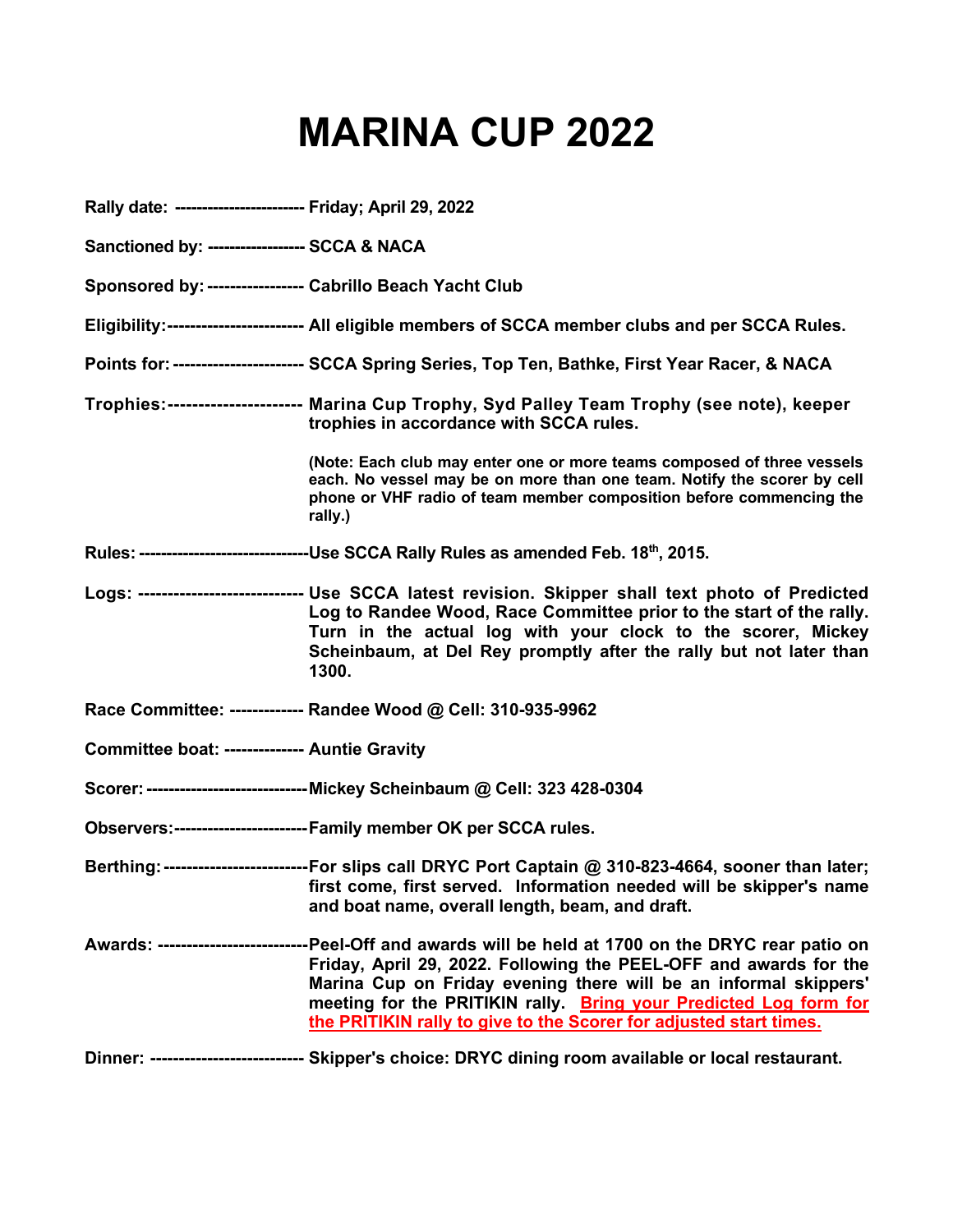### **MARINA CUP 2022 COURSE & RULES**

#### **SPECIAL RALLY RULES**

| Start: ----Angels Gate Lt FI G 15s 73ft 14M HORN  One Hundred Yards to Starboard |  |
|----------------------------------------------------------------------------------|--|
| WP1: ---- 33° 53.000' N / 118° 27.500' W                                         |  |
|                                                                                  |  |
|                                                                                  |  |
|                                                                                  |  |
|                                                                                  |  |
| CP-5: ------ 33° 53.000' N / 118° 27.500' W                                      |  |
|                                                                                  |  |
|                                                                                  |  |

*(Use caution when entering Marina del Rey due to dredging operations and traffic exiting from behind breakwater; north entrance MAY be closed due dredging necessitating using south entrance. )*

**Approximate official distance is 23.98 nautical miles:**

#### **RALLY INSTRUCTIONS:**

- **Note 1: -----Use charts: 18746 – Ed. 40 corrected thru LNM 02/20/2022; 18749 – Ed. 44 corrected thru LNM 02/20/2022; 18744 – Ed. 33 corrected thru LNM 02/20//2022;**
- **Note 2: -----Any and all equipment aboard the vessel may be used INCLUDING GPS SPEED except that which is prohibited in Note 3 below.**
- **Note 3: -----Use of the following data from any source is prohibited: a. Clock time or elapsed time.**
- **Note 4: This contest WILL allow an Open Log during the rally. During the rally the skipper may have access to all times that were recorded on the Actual Log.**
- **Note 5: -----NO penalty for start time differences.**
- **Note 6: -----No handicap scoring will be used.**
- **Note 7: -----Radio: Monitor VHF channel 71 for rally information; VHF Channel 16 for safety.**